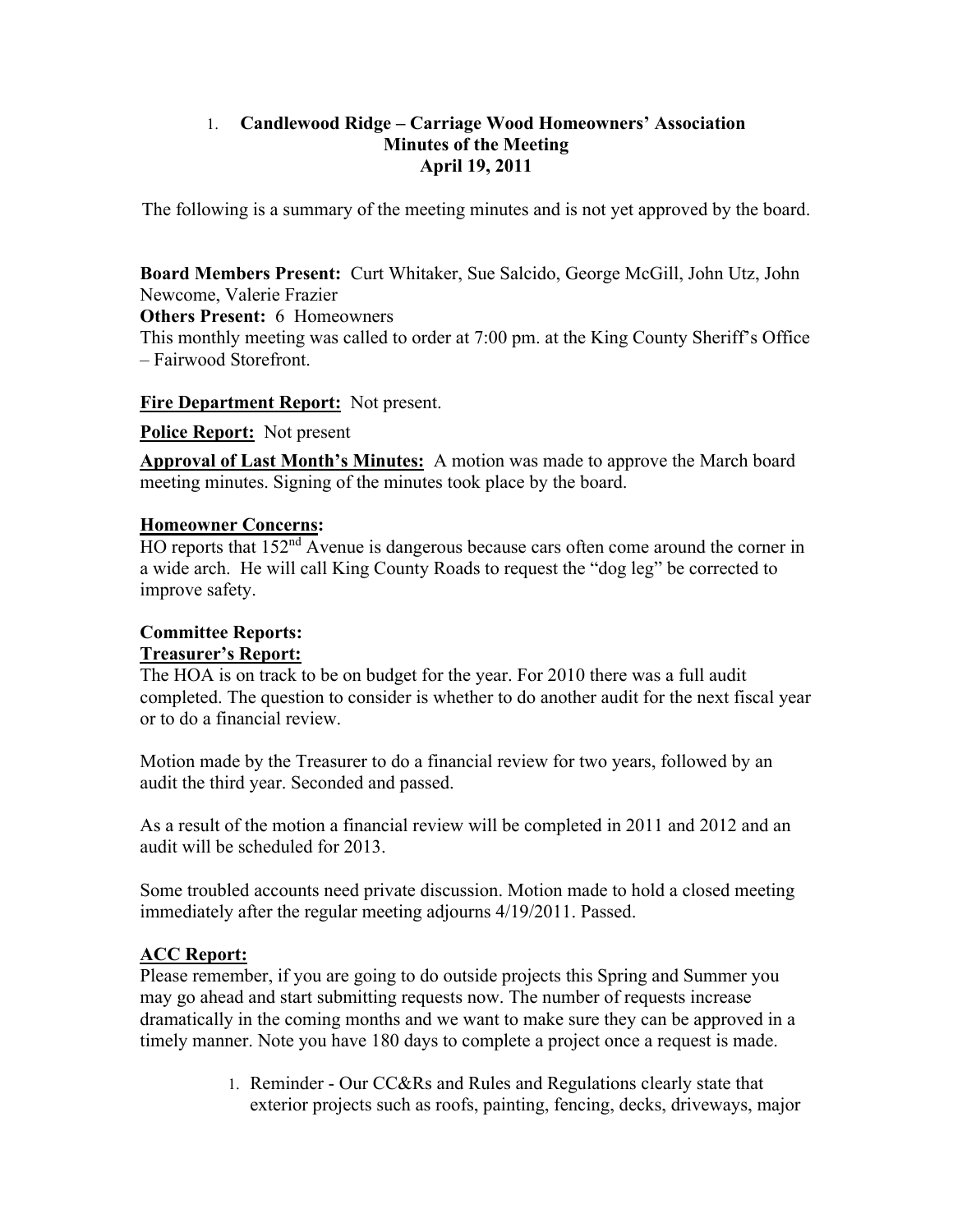landscaping and patios require the submission and approval of an ACC request before commencing the project. The ACC has up to 30 days to respond to an ACC request but tries to respond much sooner than that. It is recommended that if a response to an ACC request has not been received within two weeks, the homeowner should contact the ACC Chairman via email at architecture@crcwhoa.org or by leaving a voice message at 425-738-8611. For emergency type repairs notify the ACC Chairman as indicated above and mention that it is an emergency type situation. Please do not contact the ACC chairman via a home phone number.

- 2. A notebook with samples of colors that provide a range of colors that meet HOA guidelines for repainting homes is available and will be provided upon request. Please contact the ACC chairman as indicated above if you would like to see it.
- 3. Please remember we do not accept ACC request forms via email. Please mail them to CR/CW HOA, PO Box 58397, Renton, WA 98058

#### **Common Areas Maintenance Report:**

- Reminder to all Homeowners It is our responsibility (Not King County's) to keep the street drains clear. Please clear the debris and leaves from the drains by your house and at the ends of your street.
- We continue to have branches and trees fall onto the paths at CR Park. Please contact commonareas@crcwhoa.org or call 425-738-8611 #80 and leave a message if you notice any trees or branches at either park or any of the Common areas or entrances.
- We have a damaged infant swing in CR Park and another swing in CW Park that need to be replaced – an order will be placed this week.
- A quote was received from Canber for cutting down trees in a CR cul de sac at the request of an owner. The quote was emailed to the HO to share with his neighbors.
- King County Sheriff Patrols and requests will now be coordinated by the CAM Chair and monthly reports will be submitted before each monthly meeting. Please contact the Board with any areas of concern and we will do our best to accommodate. We have cut back patrol hrs for the next few months to 15 hrs / month so that we can have more hours in Spring and Summer.
- Please keep a watch for suspicious Activity and call 911

**Reminder:** Our parks are private parks which exist for the use and enjoyment of HOA residents, their families and guests. They are not public parks. Our park usage rules apply to everyone. Following are some of the rules that have been established to maximize safety, and minimize liability and maintenance cost:

A. Park Hours: 9:00 am to dusk.

B. No Smoking, alcohol, drugs, loud music, golfing, motorized vehicles or **Fireworks** are allowed.

C. Animals must be leashed and owners are responsible for cleaning up after their animals.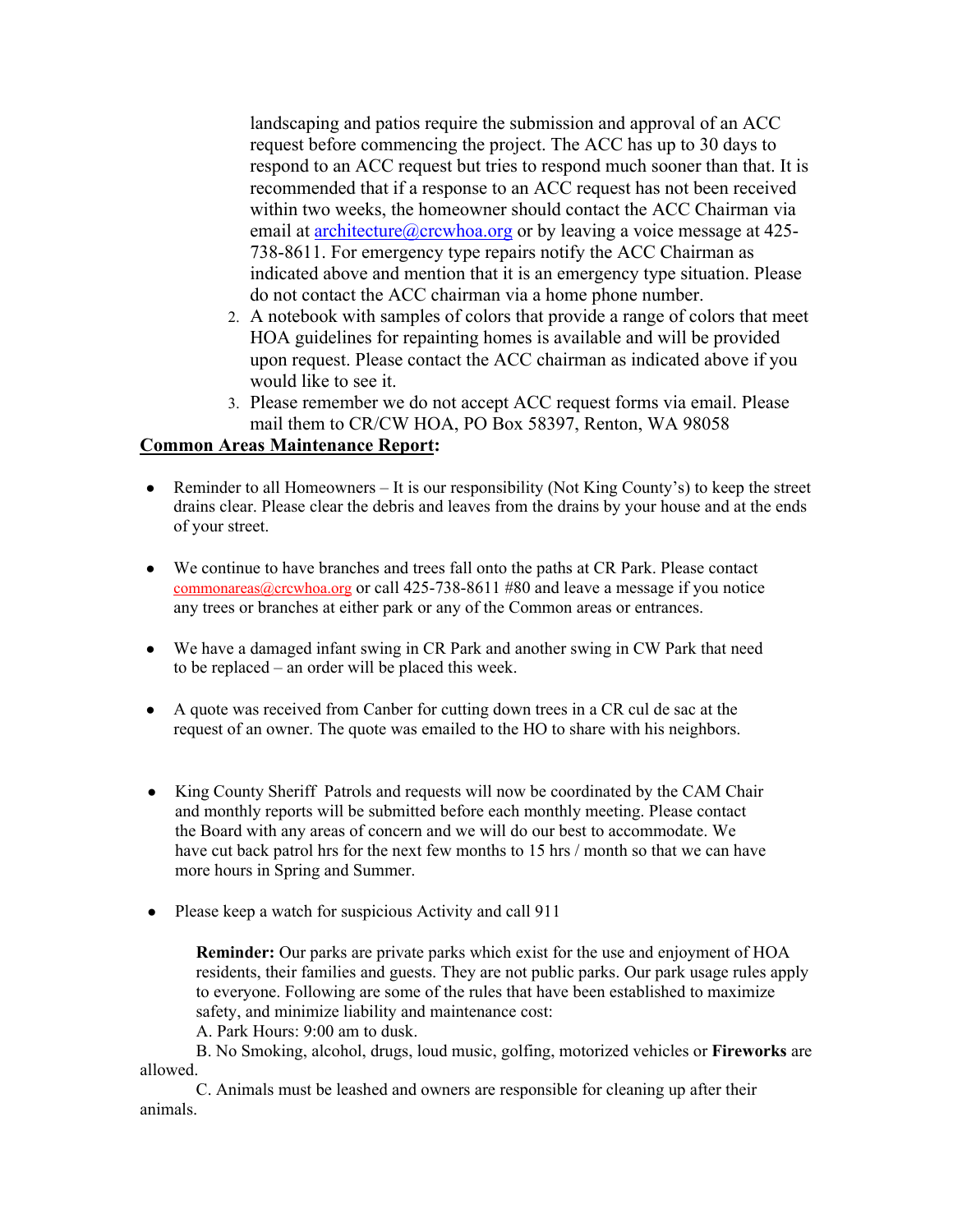# **Complaints Negotiations Report:**

Of the 10 active complaints last month:

- 2 are closed; sent thank you letters.
- 1 began fines on 4/10/2011; even more violations exist than before. (Need to find out how to handle this one.) \$10.00/day fines began for the original violation on 4/10/2011.
- 1 new owner is repairing a home with previous fines; this should be considered closed for past owner.
- 5 are in the legal process already.
- 1 is on their last letter for compliance; due  $4/23/11$ .
- 1 new complaint is being addressed (lack of an ACC request for landscaping).

### **This gives us 9 active complaints as of 4/19/2011.**

### **Capital Improvement Committee:**

Please contact the board if you have any ideas for Capital Improvements.

### **Legal and Insurance Report:**

Foreclosed and distressed properties still remain an issue though the easily resolved inquiries have been settled. Difficult to resolve issues are still being worked on, such as property abandonment and more complicated foreclosures.

HO question, "is there an advantage to leaving a lien on a property in place after it has been foreclosed?" The answer provided is that while the hold on the property itself will be negated after the foreclosure, the claim against the individual still stands so it is advantageous to leave the claim in place. It is also more expensive to close a lien than it is to leave it, even if the chances of the obligation being met are slim.

### **Nominating Committee**

The first meeting of the Nominating Committee occurred April 12th. Key objectives were set. The next meeting will be a review of the funds needed. The meeting will be May  $10<sup>th</sup>$  at 7 pm at the Sherriff's storefront.

### **Rental Home / Change of Address Committee**

Changes of Address and Rentals

• Reminder – When HOA correspondence needs to be delivered to an address other than the HOA street address, your HOA needs to be notified in writing of the correct address to send the correspondence. This applies to absentee homeowners who are renting or leasing their homes, homes that are vacant, and homeowners who choose to receive their correspondence at a PO Box or alternate address. In addition homeowners who are renting or leasing are required to comply the provisions of the Leasing/Rental of Homes/Tenants Rules and Regulations.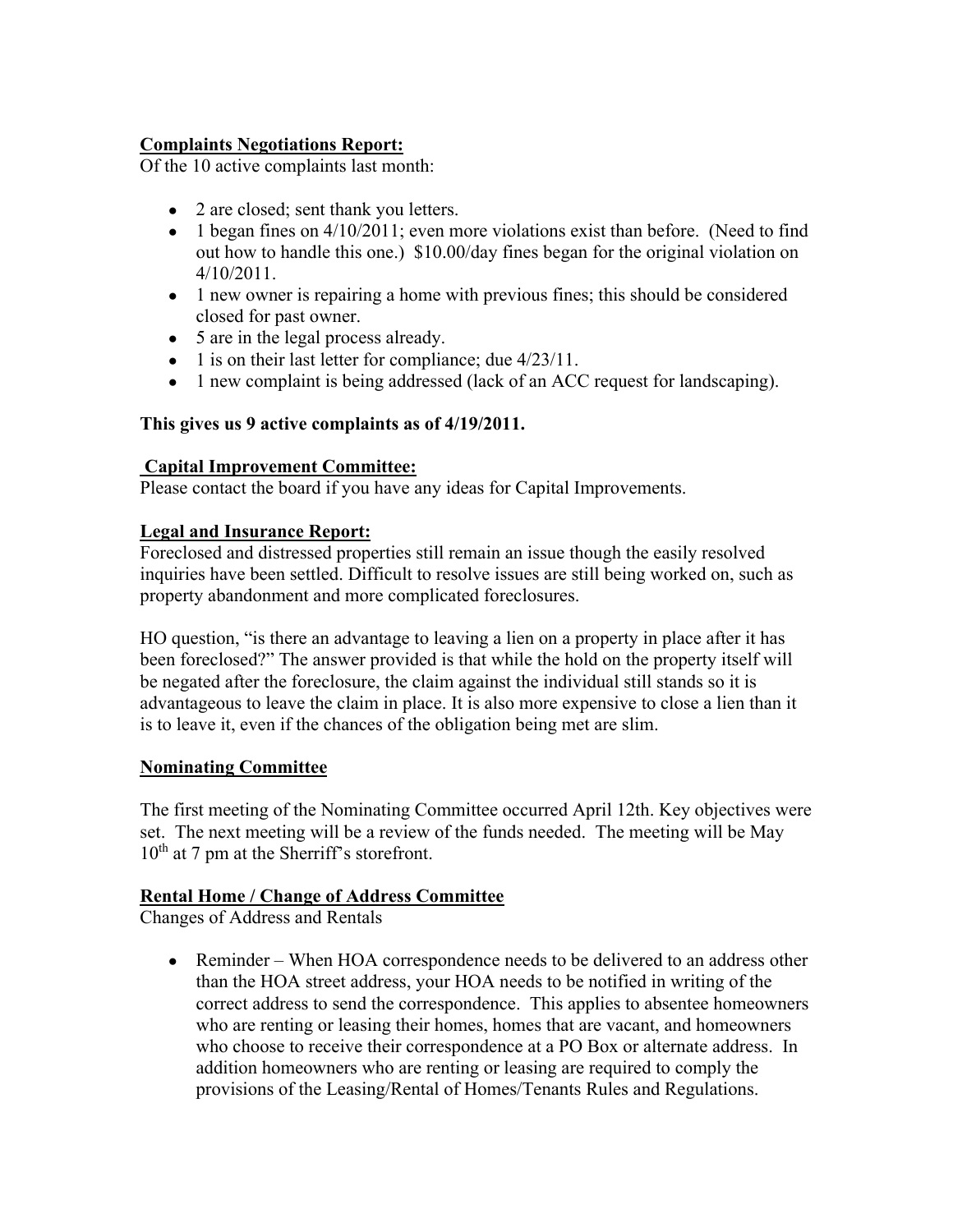## **Old Business:**

Feedback was requested for Sue Salcido's FAQ document. Summer event is still in process. If you are interested in volunteering please contact the HOA board at info@crcwhoa.org or 425-738-8611. Community Garage sale will be May 20-22.

## **New Business:**

The welcoming committee position still remains open and in need of a volunteer.

# **Meeting Adjourned at 8:10**

**Welcoming Committee** – If you are new to the neighborhood and would like an HOA information packet, call the HOA phone number at 425-738-8611 and leave a voice message or send an email request to  $\frac{info@crcwhoa.org}{info@cccwhoa.org}$ .

Three welcome packets were delivered since last meeting.

**Special Topics:** Visit our Website and contact the HOA via Email at:

Web – www.crcwhoa.org Email – info@crcwhoa.org

A motion was made to adjourn the meeting at 8:15 pm.

# **Next Board Meetings:**

- May  $17^{\text{th}}$ , 2011
- June  $15^{th}$ , 2011
- July  $19^{th}$ ,  $2011$

Meetings are usually held at **7:00 pm.** at the Sheriff's Office, Albertson's Shopping Center.

All Homeowners are welcome to attend.

# 1. **Candlewood Ridge / Carriage Wood Announcements & Reminders**

**\*ACC Requests** - The HOA CC&Rs and Rules and Regulations documents clearly state that exterior projects such as roofs, painting, fencing, decks and patios require the submission and approval of an ACC request before commencing the project. The ACC has up to 30 days to respond to an ACC request but tries to respond much sooner. It is recommended that if a response to an ACC request has not been received within two weeks, the homeowner contact the ACC Chairperson via email at architecture@crcwhoa.org or by leaving a voice message at 425-227-4227. ACC request forms can be found in the Fairwood Flyer or on the HOA website at www.crcwhoa.org. *Please do not contact the ACC Chairperson via a home phone number.*

**\*Carriage Wood and Candlewood Ridge Parks** – A policy has been established to maximum safety, minimize liability and maintenance costs, while allowing homeowners